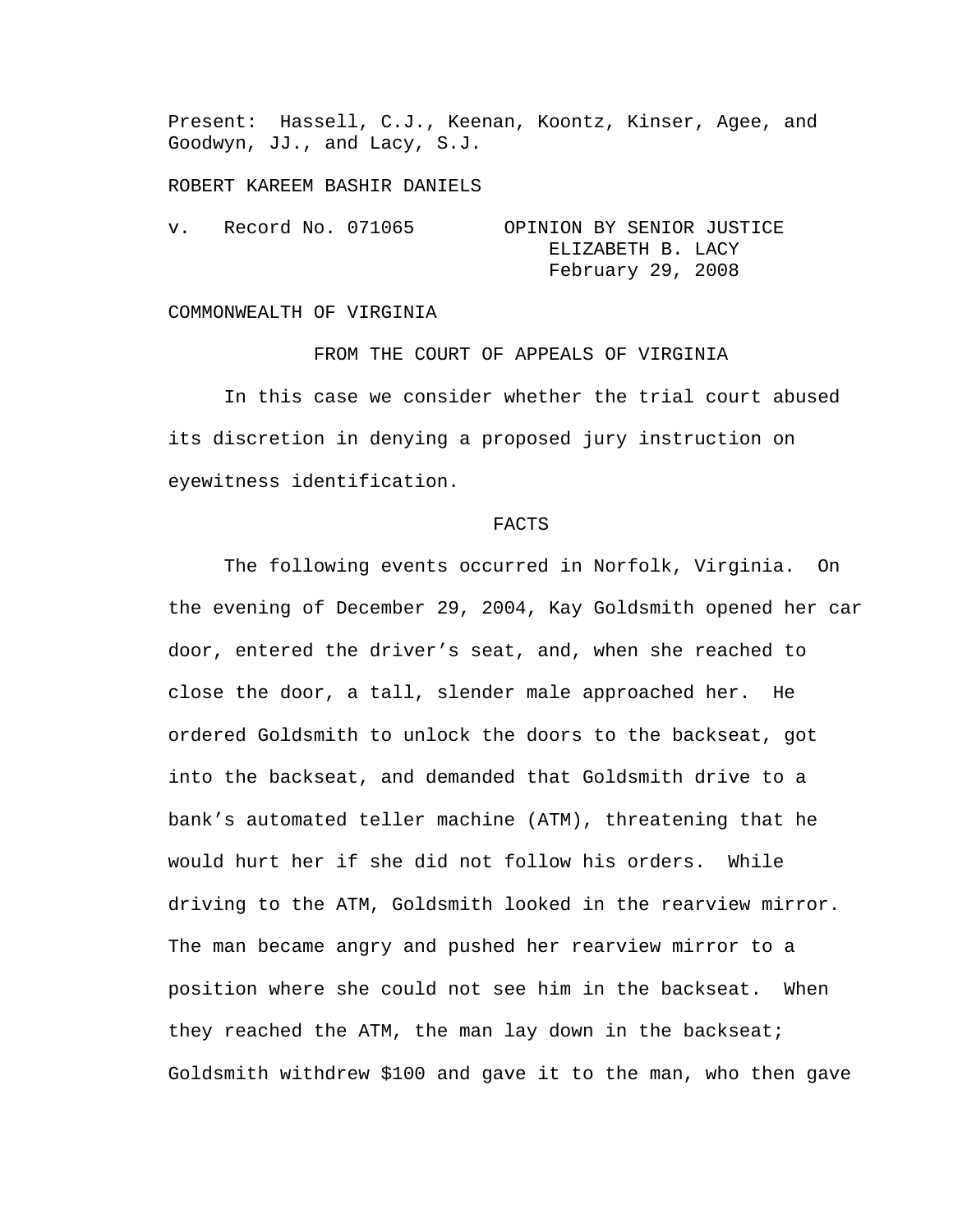her directions to take him to the Huntersville neighborhood. The man got out of the car, grabbed Goldsmith's purse and removed her driver's license, taking it with him and saying that he now knew where she lived. The police later found Goldsmith's driver's license on Hunter Street. Goldsmith was unable to positively identify the perpetrator.

 Around midnight the same evening, Jessica Laz was removing bags from the backseat of her parked car when a man jumped out of the bushes a few feet from her. Within a few seconds he was close to her and ordered her not to look at him. The man told Laz to get in the car and if she followed his orders he would not hurt her. The man got into the backseat and leaned forward to move the rearview mirror to a position where Laz could not see him. Laz followed the man's instructions to drive to an ATM. There she withdrew \$100 and gave it to the man who then directed Laz through a short drive, and he got out of the car on Hunter Street. The man left the car with Laz's purse, which contained her personal checks showing her parents' telephone number. Laz drove away and reported the crime. With the police, she drove the route she took with the man. Prior to trial, Laz was shown a photo array, and she identified an individual other than the defendant, Robert Kareem Bashir Daniels, as the person who robbed her. At a later date, Laz viewed a physical lineup,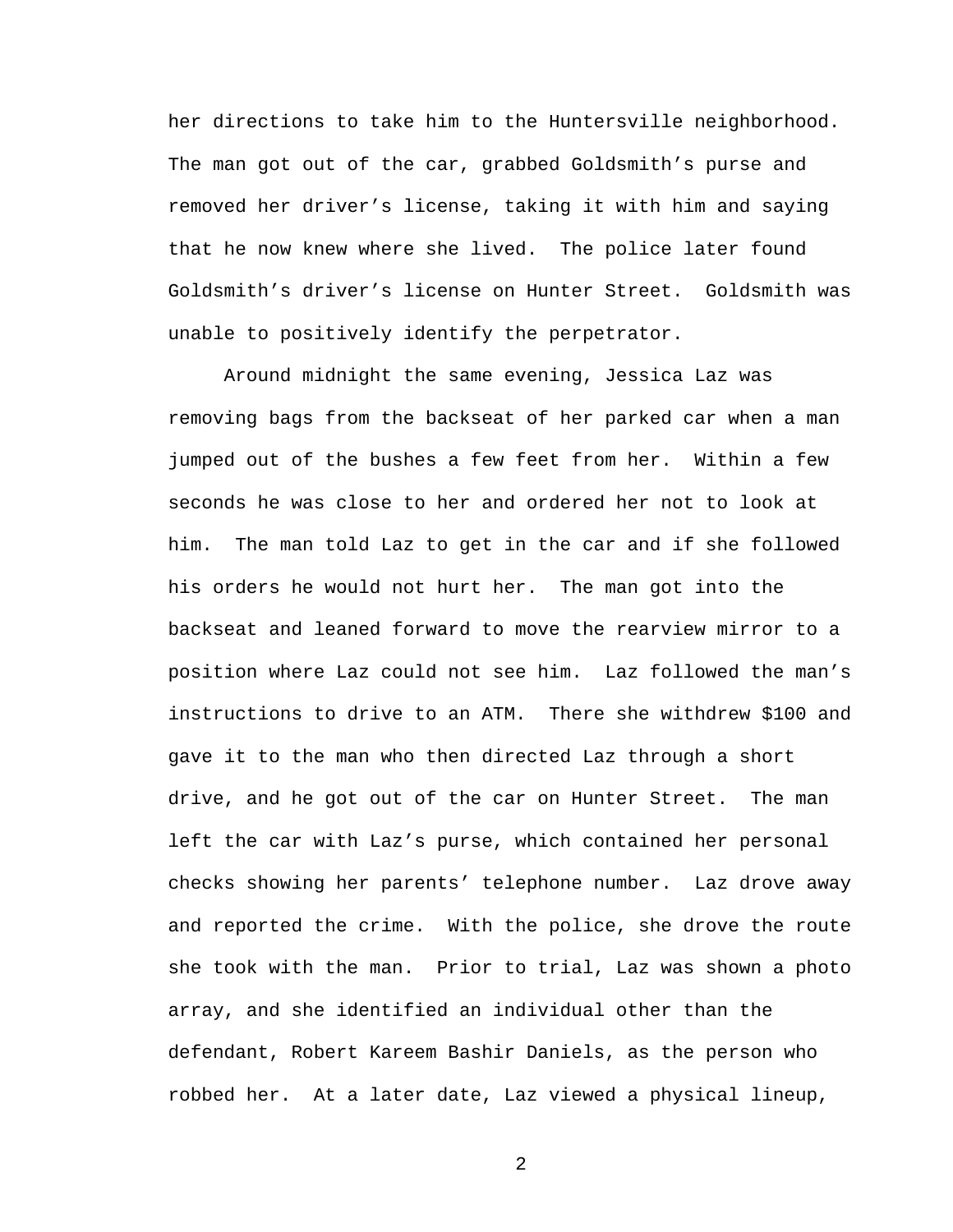and she identified Daniels as the perpetrator. Laz again identified Daniels as her attacker at trial.

 During the early hours of December 30, 2004, two men entered the bedroom of Brian Thiede, where he and his girlfriend, Emily C. Bean, were asleep. Holding a knife to Thiede, the men directed Bean to retrieve money from Thiede's wallet. The men took the money and took Bean's cellular telephone before they left the premises.

 Later in the morning on December 30, 2004, Marcia Laz, Jessica Laz's mother, answered the phone at her home, and a man demanded her "pin" number, threatening that he knew where she lived. The evidence at trial showed this call was made from Emily Bean's cellular telephone two hours after the Thiede/Bean robbery.

 On the evening of February 24, 2005, Kathryn Gresham was exiting her vehicle when a man approached her and ordered her to get back inside the car and to drive him to an ATM. Gresham gave him her keys and her purse, but he forced her into the car and got in the backseat. He again told her to drive to an ATM, and Gresham responded that she had given him the keys. While he was "fumbling" for the keys, Gresham escaped and ran away. Daniels appeared in a police lineup viewed by Gresham, but she identified another man in the lineup as her attacker.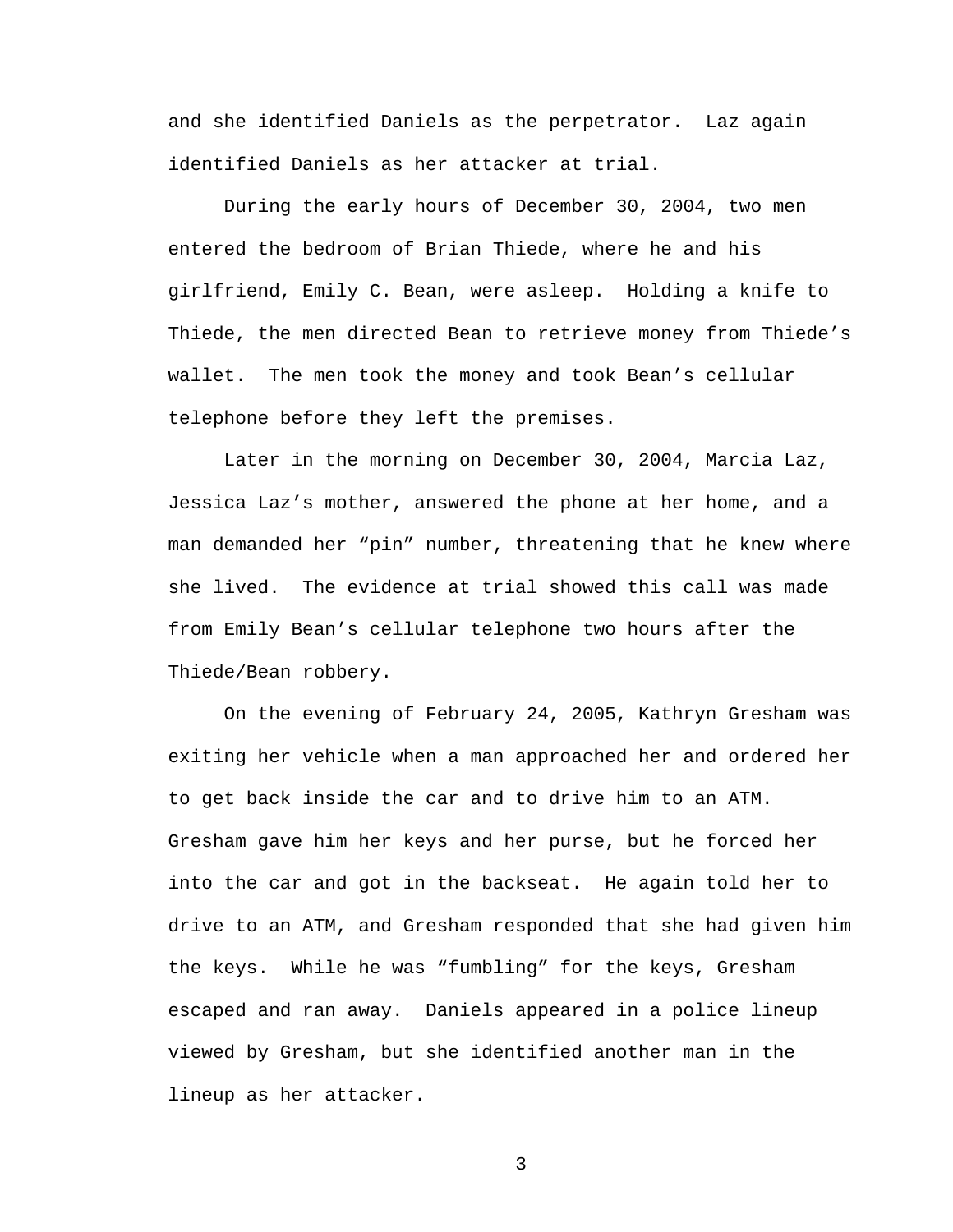On February 25, 2005, at approximately midnight, Michelle Pereira was leaving her vehicle when a man approached her and ordered her back inside the car. The man got in the backseat, adjusted her rearview mirror so she could not see him, and ordered her to drive to an ATM. After Pereira withdrew \$200 from the ATM and gave it to the man, he gave her directions to drop him off on a street that Pereira described as a street with a name starting with "H." Pereira identified Daniels from a photo array and stated she was 70% certain of his identity. At a physical lineup, Pereira identified Daniels as the perpetrator.

 Daniels was charged with the abduction and robbery of Kay Goldsmith, Kathryn Gresham, Brian Thiede, Emily Bean, Jessica Laz, and Michelle Pereira, and the burglary of the dwelling of Brian Thiede. Following the presentation of the Commonwealth's evidence, the trial court granted Daniels' motion to strike the abduction charges related to Brian Thiede and Emily Bean, and the trial court dismissed those charges. Daniels asked the trial court to give a jury instruction on eyewitness identification. The Commonwealth argued that the jury instructions addressing reasonable doubt, presumption of innocence, and credibility of witnesses sufficiently covered the same principles presented in the proffered jury instruction. The trial court ruled that the proffered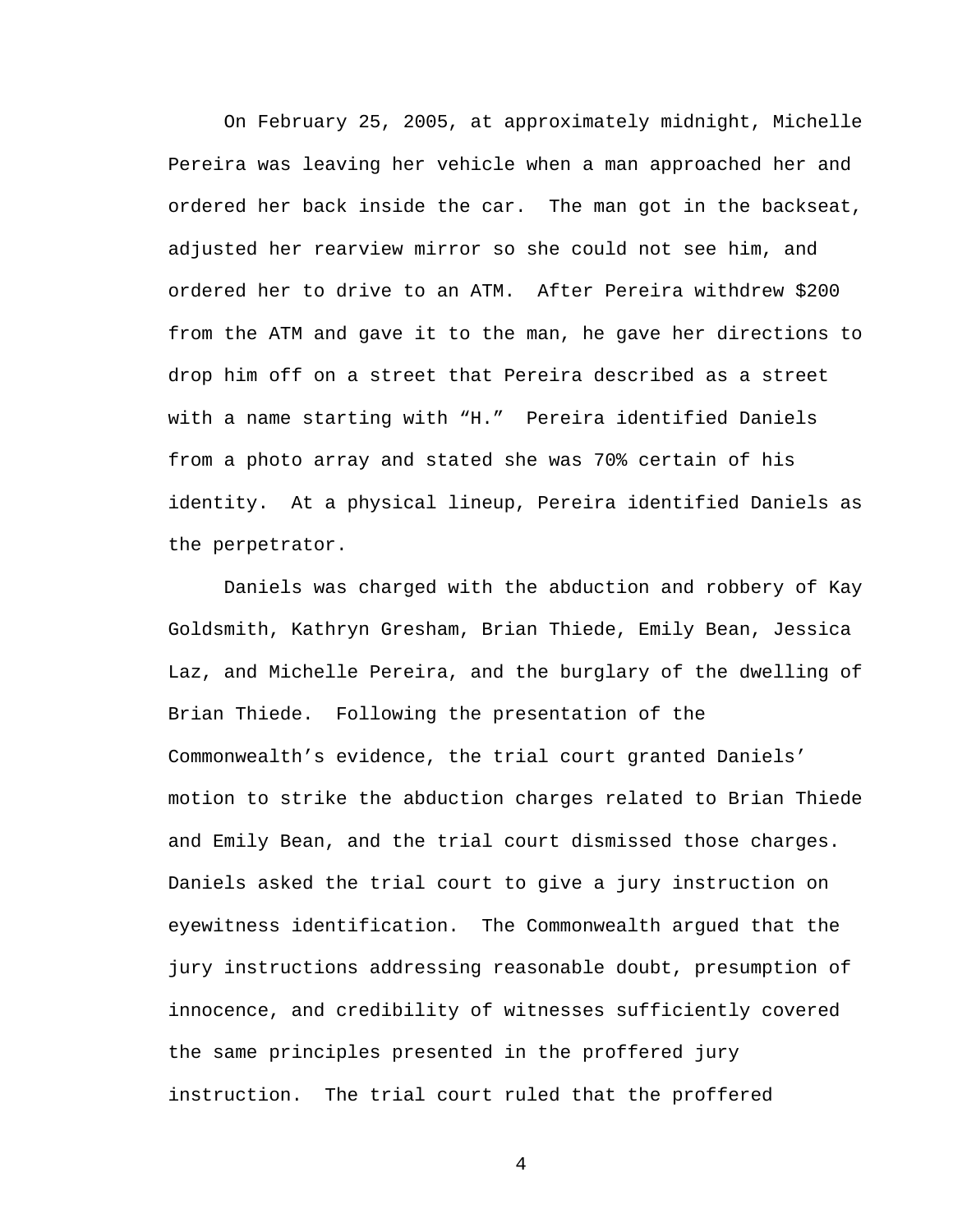instruction was "duplicative" and "somewhat confusing" and ultimately rejected the instruction.

The jury found the defendant not guilty of the abduction and robbery of Kay Goldsmith and Kathryn Gresham. The jury convicted the defendant of the burglary of the dwelling of Brian Thiede, the robbery of Brian Thiede and Emily Bean, and the abduction and robbery of Jessica Laz and Michelle Pereira. Daniels' appeal to the Court of Appeals was denied by a per curiam opinion. Daniels v. Commonwealth, Record No. 1911-06-1 (April 23, 2007).

## DISCUSSION

In this appeal, Daniels argues, as he did in the Court of Appeals, that the trial court erred in refusing the proffered jury instruction on eyewitness identification. Daniels claims that eyewitness identification was crucial to his convictions, and thus, the general instructions were not adequate.

 Courts have long recognized dangers inherent in eyewitness identification testimony. In 1967, the United States Supreme Court observed that

[t]he vagaries of eyewitness identification are wellknown; the annals of criminal law are rife with instances of mistaken identification. Mr. Justice Frankfurter once said: "What is the worth of identification testimony even when uncontradicted? The identification of strangers is proverbially untrustworthy."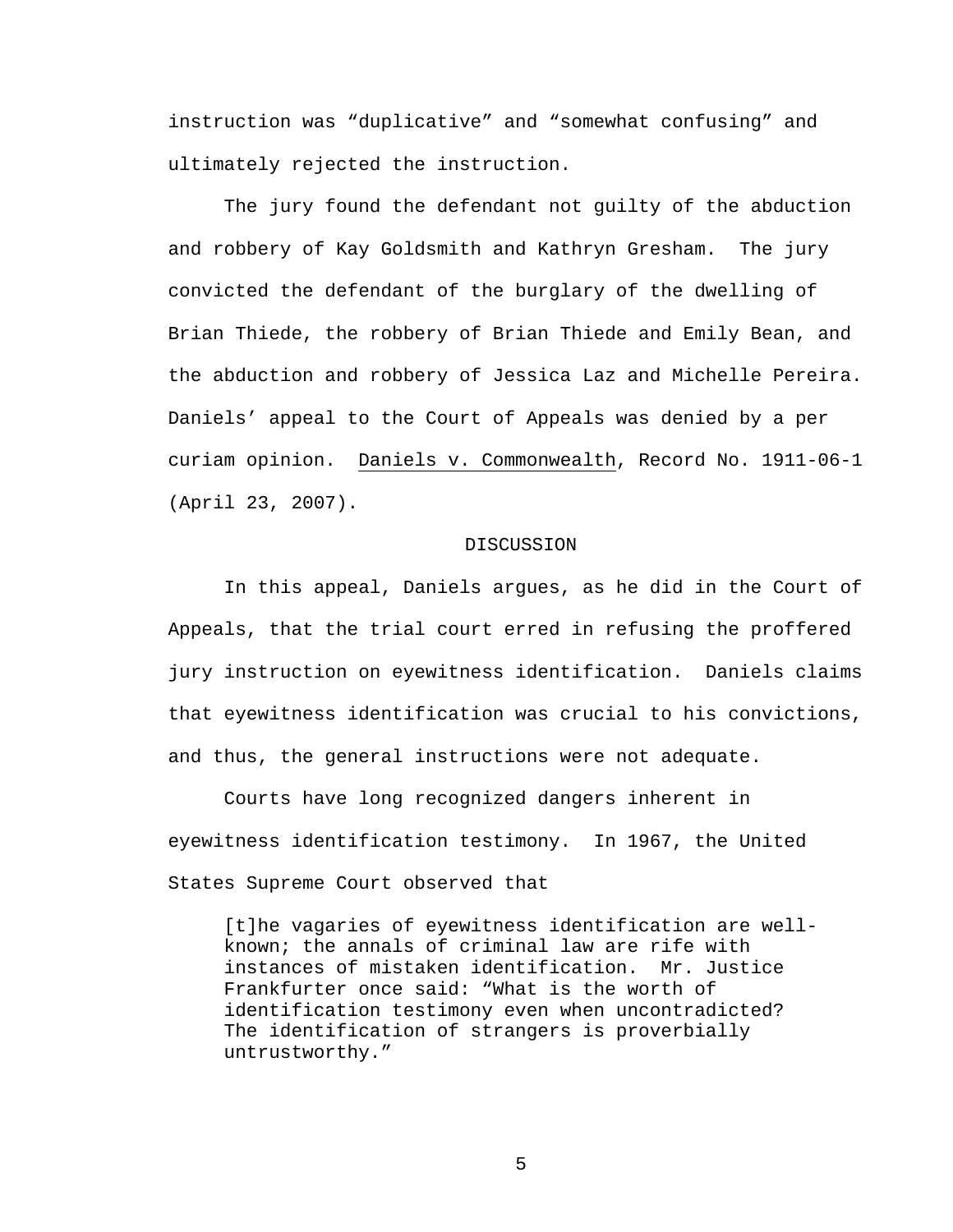United States v. Wade, 388 U.S. 218, 228 (1967) (footnotes omitted). Of particular concern has been the circumstances surrounding prosecution presentation of suspects for pre-trial identification. Id. at 229-230. Because of the possibility of improper influence at police lineups, whether intentional or unintentional, and the subsequent use of an identification made under such circumstances, the Supreme Court has concluded that a defendant is entitled to counsel for post-indictment prosecution identification procedures, id. at 236-37, and that the trial court should consider certain criteria when determining whether the eyewitness testimony is sufficiently reliable to be admitted in evidence, Neil v. Biggers, 409 U.S. 188, 199-200 (1972).

More recently some state and federal courts, citing continued research on eyewitness identification, have opined that courts should guard against a jury assuming that admitted eyewitness identification testimony is unquestionably reliable and credible simply because it was admitted in evidence. Accordingly, these jurisdictions have allowed a specific jury instruction alerting the jury to the dangers of eyewitness identification testimony both with regard to the circumstances of the identification and the possibility of a sincere mistake in identification. In some jurisdictions, such instructions are required in cases in which the defendant requests the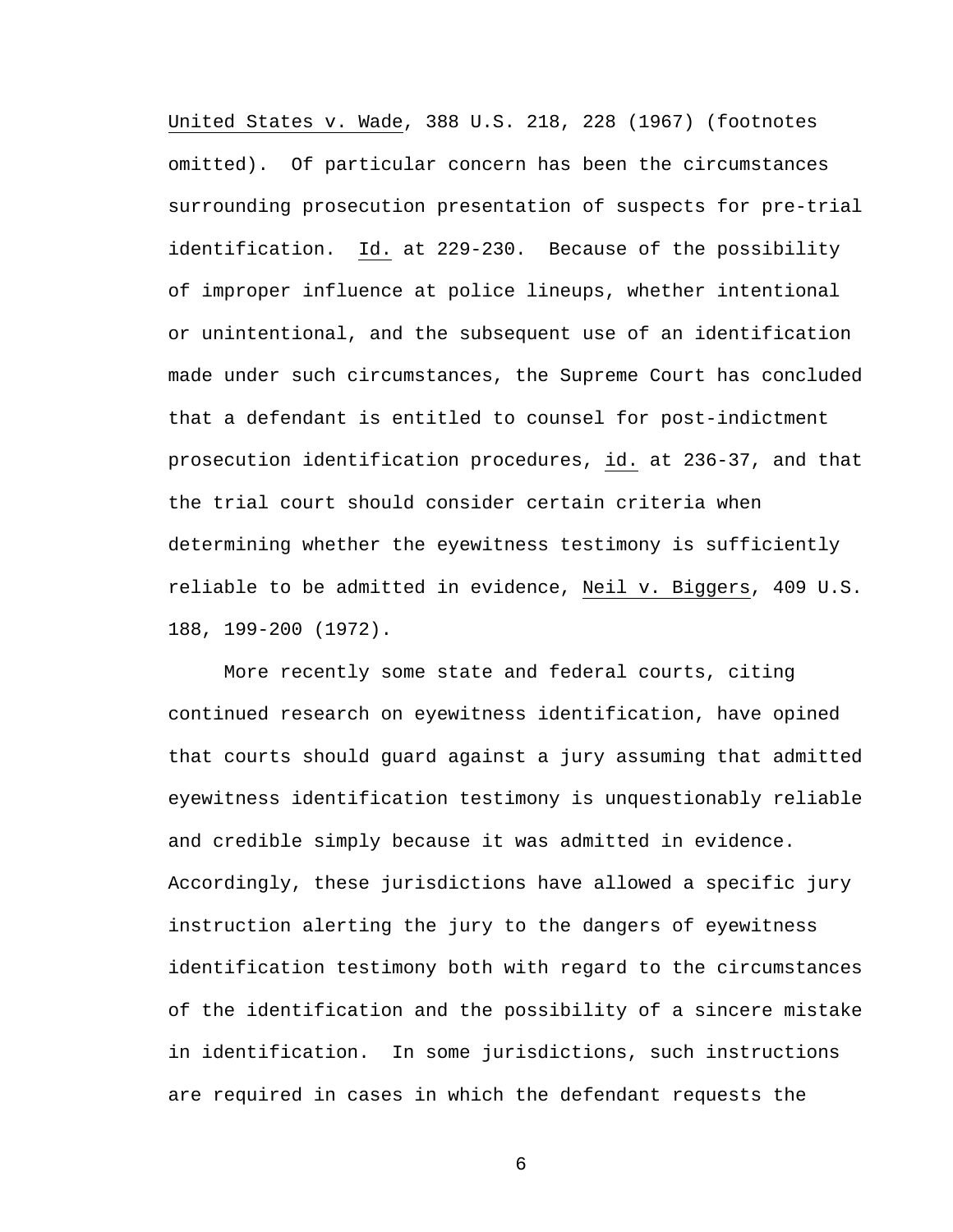instruction and identification of the defendant is a central part of the prosecution's case. See State v. Dyle, 899 S.W.2d 607, 612 (Tenn. 1995), State v. Long, 721 P.2d 483, 492 (Utah 1986). In others, such cautionary instructions are permissible, but not required, if the circumstances warrant. See State v. Guster, 421 N.E.2d 157, 161-62 (Ohio 1981), State v. Kasper, 404 A.2d 85, 100 (Vt. 1979).

We have not adopted a rule like that imposed by Tennessee and Utah which requires a cautionary instruction on eyewitness identification in every case in which it is requested and the identification of the defendant is central to the prosecution's case. Neither have we opined that such an instruction would never be appropriate, nor that a court would abuse its discretion by granting such an instruction. See Lincoln v. Commonwealth, 217 Va. 370, 375, 228 S.E.2d 688, 692 (1976) (if an instruction could have been given, the trial court's refusal to give such an instruction is not necessarily an abuse of discretion). We have affirmed judgments in which the trial court refused to give a cautionary instruction on eyewitness identification because the matters contained in the proposed instructions were covered by other instructions. See Graham v. Commonwealth, 250 Va. 79, 87, 459 S.E.2d 97, 101 (1995), Satcher v. Commonwealth, 244 Va. 220, 256, 421 S.E.2d 821, 843 (1992), Poole v. Commonwealth, 211 Va. 258, 261, 176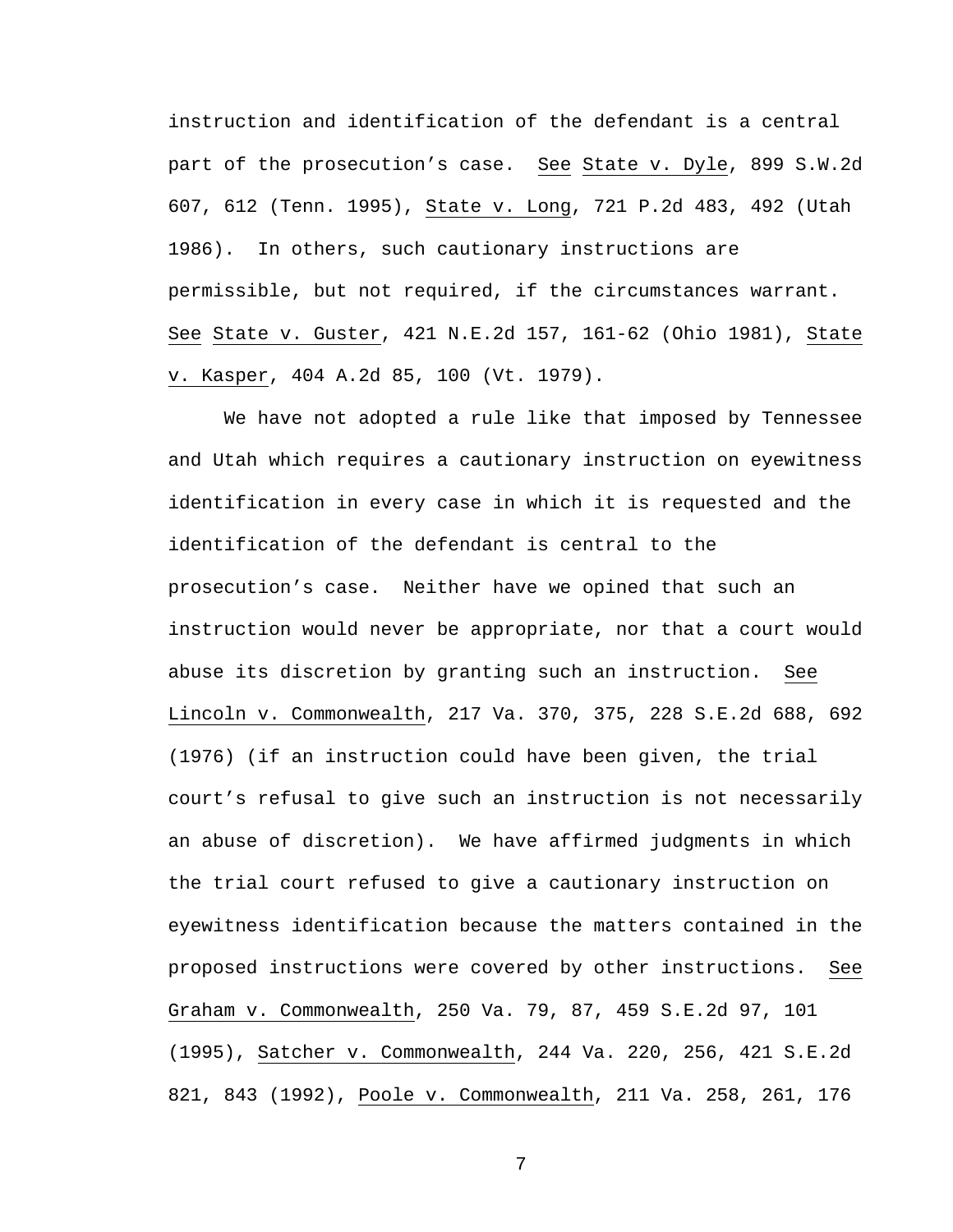S.E.2d 821, 824 (1970), Ives v. Commonwealth, 184 Va. 877, 879, 36 S.E.2d 904, 904-05 (1946); but see Noblett v. Commonwealth, 194 Va. 241, 247, 72 S.E.2d 241, 244-45 (1952), overruled by Poole, 211 Va. at 261, 176 S.E.2d at 824.

In this case, Daniels does not ask us to adopt a rule requiring a cautionary instruction on eyewitness identification. Rather, Daniels contends that such an instruction should have been given in this case because, in addition to the lack of forensic evidence tying him to the crimes charged, the witnesses were unsure of their identifications, were inconsistent in their identifications, and because the instructions given did not inform the jury of the inherent dangers of eyewitness identification testimony or the possibility of the witness making a sincere mistake.

The instruction proffered by Daniels stated:

You have heard testimony of an identification of a person. Identification testimony is an expression of belief or impression by the witness. You should consider whether, or to what extent, the witness had the ability and the opportunity to observe the person at the time of the offense and to make a reliable identification later. You should also consider the circumstances under which the witness later made the identification.

The government has the burden of proving beyond a reasonable doubt that the defendant was the person who committed the crime charged.

Nothing in this instruction addresses the concept of sincere mistake or the inherent dangers of eyewitness identification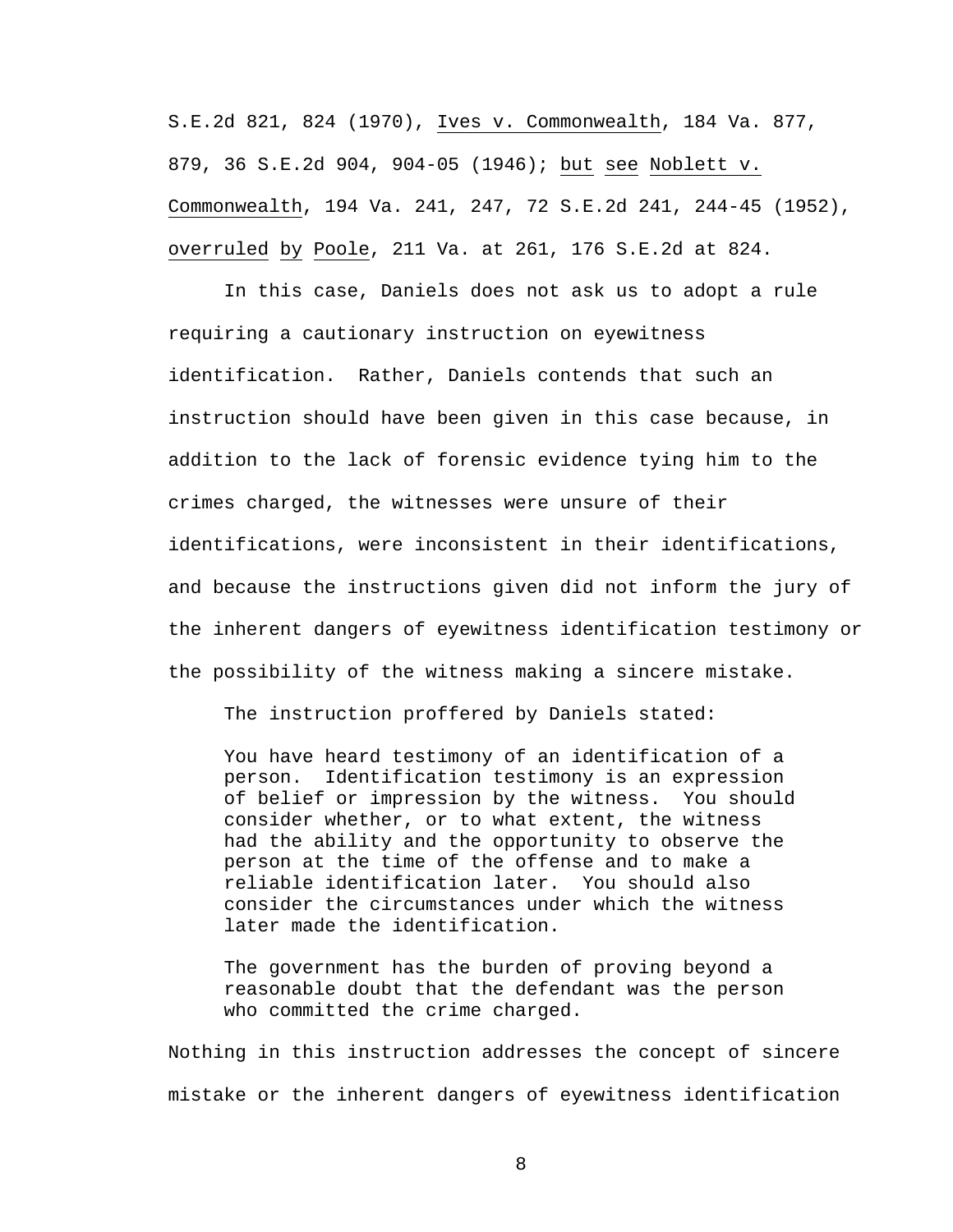testimony. Accordingly, we do not consider those arguments when considering whether the trial court abused its discretion in refusing this proposed instruction. Daniel's proposed instruction was refused because, in the trial court's words, it was "duplicative" and "somewhat confusing." Our review then is limited to whether the trial court abused its discretion in denying the proposed instruction for those reasons.

"When granted instructions fully and fairly cover a principle of law, a trial court does not abuse its discretion in refusing another instruction relating to the same legal principle." Stockton v. Commonwealth, 227 Va. 124, 145, 314 S.E.2d 371, 384 (1984). In this case, the jury received instructions on the burden of proof, inconsistent statements, and the witnesses' credibility. The burden of proof contained in the proposed instruction was fully covered in the instruction given on burden of proof. The instruction on credibility of witnesses, like the proposed instruction, told the jury to consider the circumstances of the witnesses' observation of the defendant and their ability to identify him.

The proposed instruction also referred to the circumstances surrounding the later identification of Daniels; however, in this case, there was no suggestion of improper